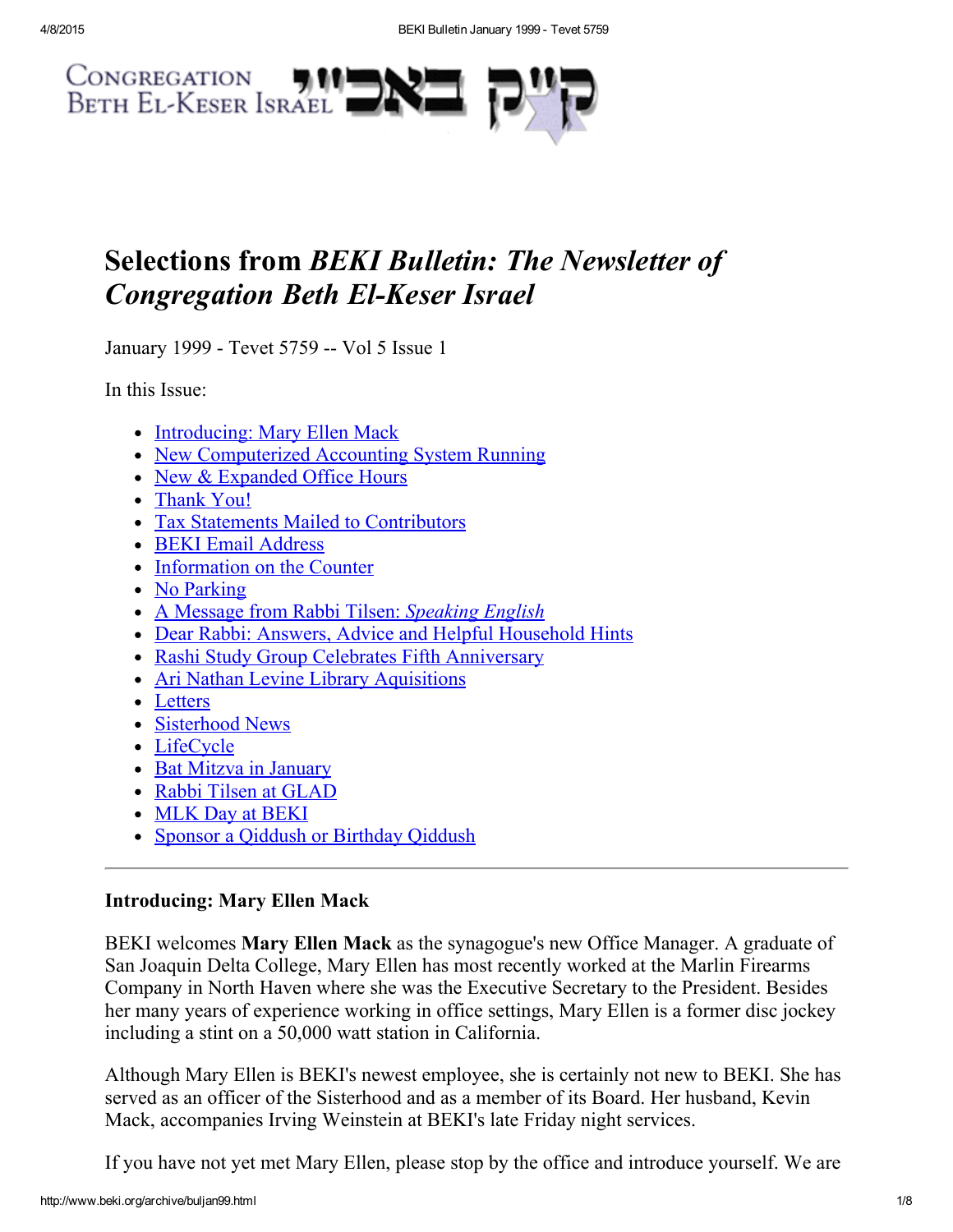very excited that she has joined us.

Stephen Pincus

### <span id="page-1-2"></span>New Computerized Accounting System Running

Over the past three months, our offices have completed a switch to a computer-based accounting system using software specifically designed for synagogues. This system will greatly enhance the efficiency in maintaining BEKI's accounts.



The Board of Directors would like to thank BEKI member Sarah Serkin, BEKI's computer consultant Bruce Perlroth, and BEKI's office consultant Marcia Turner for their many hours of work setting up this new system. The system will be maintained by **Mary Ellen** Mack, BEKI's new Office Manager.

If you notice any errors in your name, address or accounts, please notify Mary Ellen.

Stephen Pincus

### <span id="page-1-1"></span>New & Extended Office Hours

In response to requests by members, office hours have been extended. The office will now be open until 6p on Wednesdays, until 2p on Fridays, and the first and third Sunday mornings a month. The additional hours on Wednesday and Sunday will allow members to visit the office while United Hebrew School is in session.

New Office Hours:

Monday:  $9a-12p \& 1p-3p$ Tuesday: By appointment only Wednesday:  $9a-12p \& 1p-6p$ Thursday:  $9a-12p \& 1p-3p$ Friday: 9a-2p Sunday (1st and 3rd of the month):  $9:30a-12:30p$ 

While we encourage you to visit the office during regular office hours, BEKI's Office Manager is also available to meet members by appointment on weekdays at other hours. Please call Mary Ellen Mack at 389-2108 ext. 14 or email her at  $\frac{beki(\omega)$  snet net to set up an appointment outside of regular office hours.

### <span id="page-1-0"></span>Thank You

We would like to thank the following members for their many hours of work during October and November to ensure the smooth functioning of the office: Sarah Serkin, Natan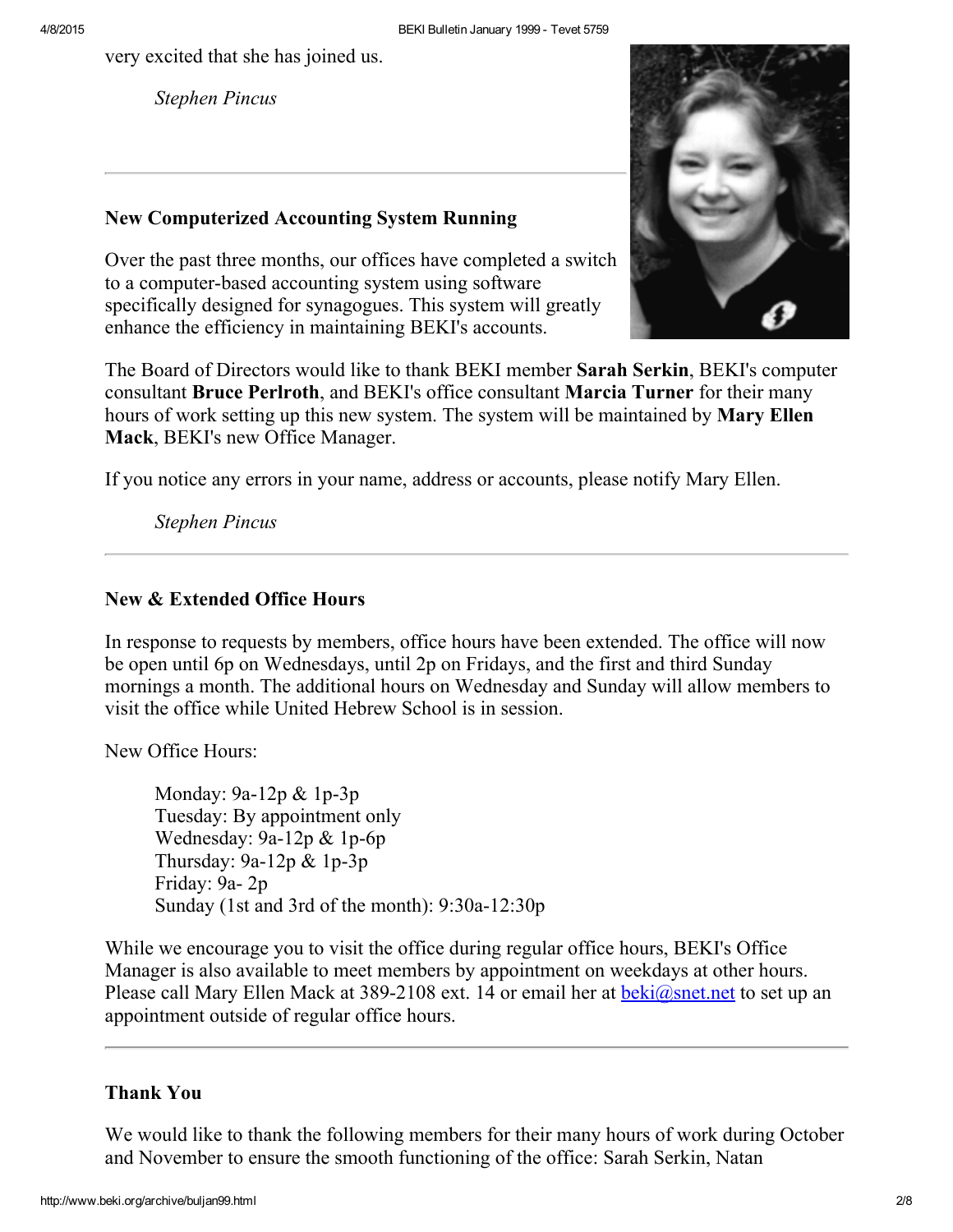Weinstein, Carl Goldfield, Bud Volain, Steven Fraade, Rabbi Jon-Jay Tilsen, Diane Dumigan, Stephen Pincus, and Brian Karsif.

A special thanks is due to Marcia Turner, who joined BEKI's staff on short notice and has handled the day-to-day financial affairs.

### <span id="page-2-2"></span>Tax Statements Mailed to Contributors

Pursuant to IRS regulations, all persons who made contributions any of which were over \$250 to BEKI during calendar year 1998 will receive a letter in January stating the amount of those contributions. If you believe that your statement does not reflect all the gifts you made to the synagogue and you would like a revised statement, please write or call Mary Ellen at the BEKI office at 389-2108 ext. 14 or email her at [beki@snet.net.](mailto:beki@snet.net)

Stephen Pincus

### <span id="page-2-1"></span>**BEKI** e-Mail

BEKI's new email address is  $beki@snet.net$ . Messages sent to this address are read by the Office Manager, Mary Ellen Mack. You may also reach Rabbi Tilsen at *jitilsen@aol.com.* For an online directory of BEKI email addresses, visit www.uscj.org/ctvalley/beki/members.html</u>. To add your email address to that directory, send your address to Rabbi Tilsen at *jitilsen@aol.com* 

### <span id="page-2-4"></span>Information on the Counter

Literature may be placed on the counter by the coatroom by permission only. To request permission for placement on this counter or on the Community Bulletin Board, please contact Office Manager Mary Ellen Mack at 389-2108 ext. 14. After office hours, you may leave one copy of your submission, with your phone number, under Mary Ellen's door (Room 2, next to the UHS office), or you may fax it to Mary Ellen at  $(203)$  389-5899 (24hours). Your cooperation in maintaining a fair and respectful policy is appreciated.

### <span id="page-2-3"></span>No Parking

Members and visitors to BEKI are advised that parking is prohibited at all times on the East side of Harrison Street as indicated by the "No Parking" signs. Parking is also prohibited in BEKI's driveway. Parking is usually available across Harrison Street, and ample parking is available in the BEKI lot at the rear of the building.

### <span id="page-2-0"></span>A Message from Rabbi Tilsen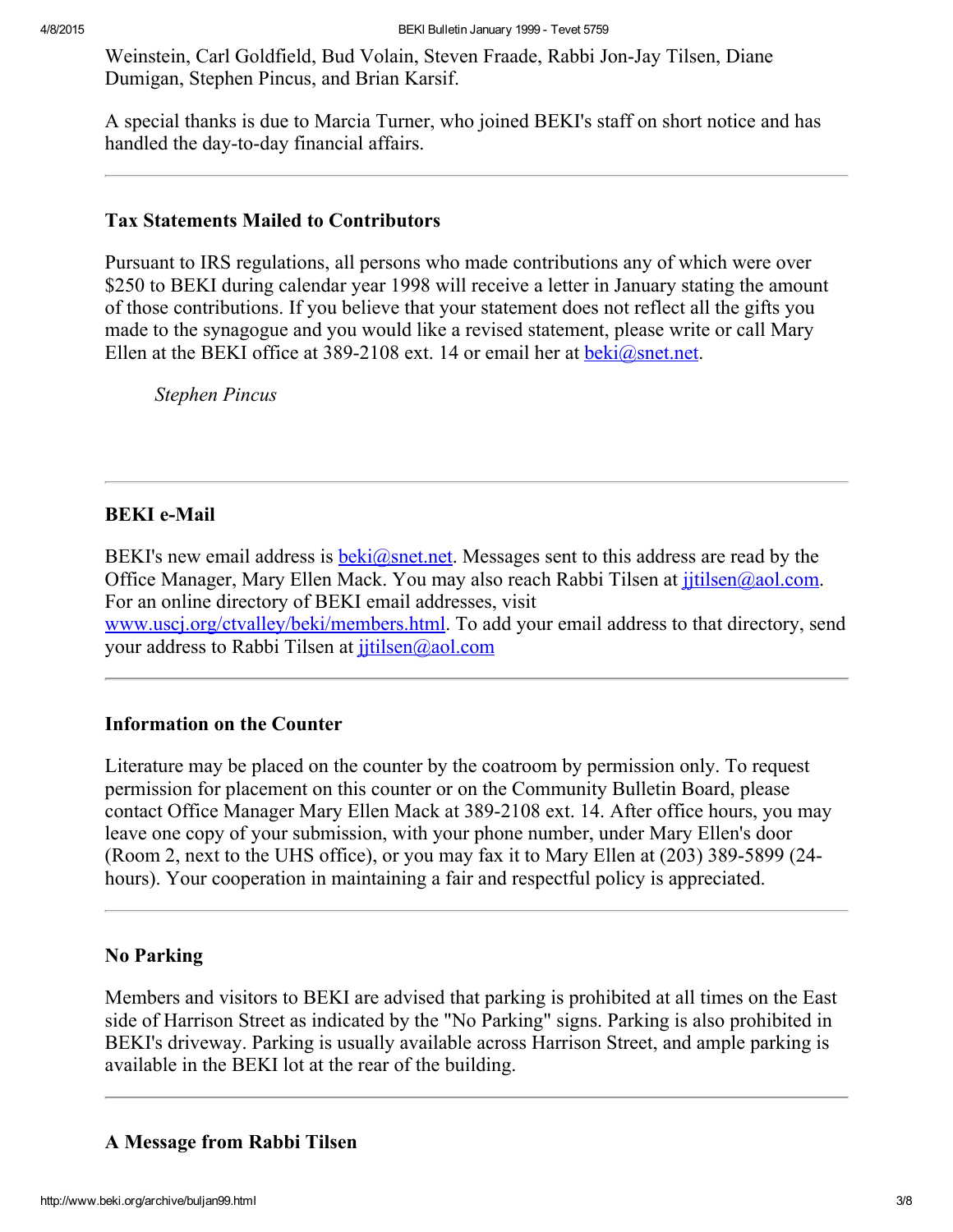### Speaking English

The way we understand Jewish concepts and terms is heavily influenced by the English words we use to express them. Sometimes the essence of the words is lost in translation. Here are some of the common terms along with my interpretation.

Torah -- literally, "a teaching." By itself it may refer to the Five Books of Moses, the entire Hebrew Bible, the entire corpus of Biblical and rabbinic writings and oral teachings, or a single idea within that corpus. Translating it as "the law" is much too limited.

Halakha -- literally, "a way," "a path." Halakha represents the correct way that a person should live. It normally refers to the body of Jewish law or a specific law within that body (just as the English word "law" serves both functions). Halakha, in that sense, at least until recently, was operative in all areas of law, including personal status, criminal law, torts, and ritual. "Jewish law" is an accurate translation of the term. But Halakha, broadly understood as "the way," is not entirely distinct from "custom." It can incorporate an element of "social engineering" or "custom-cum-law."

*Tzedaqa* -- "righteous giving," is related to the word for "righteous" or "just." It refers to what in English is called "charity," although unlike "charity," giving *tzedaqa* is viewed as a religious obligation. As such, minimums are defined, such as giving 10% of one's income annually.

 $Mitzva$  -- "a commandment" is often translated as a "good deed." But "good deed" fails to convey the obligatory or imperative nature of the idea of Mitzva. The idea of Mitzva "commandment" -- assumes that there is a "commander," namely, the Almighty, or at least some other source of morality if such is possible. A Mitzva is a moral imperative, a commandment, an obligation. It is more than just a "good deed."

*Minyan*  $-$  a "count" or "quorum." Often the word is used to refer to a worship service, but would more accurately be reserved for describing the quorum of ten adult Jews needed for some forms of public worship. Daily services can be called "tefilot" (prayers) or by the names of the services themselves, viz. Shaharit (morning service), Minha (afternoon service), or Maariv (=Aravit) (evening service).

### <span id="page-3-0"></span>Dear Rabbi: Answers, Advice and Helpful Household Hints

Dear Rabbi Why are there so many Cohens listed in the phone book? Signed, Phoney Questioner

Dear Phoney, Because they all have phones. Now that's what I call an old line.

Dear Rabbi, Why do some Jews sway while they pray? Signed, Dizzy Davener

Dear Dizzy,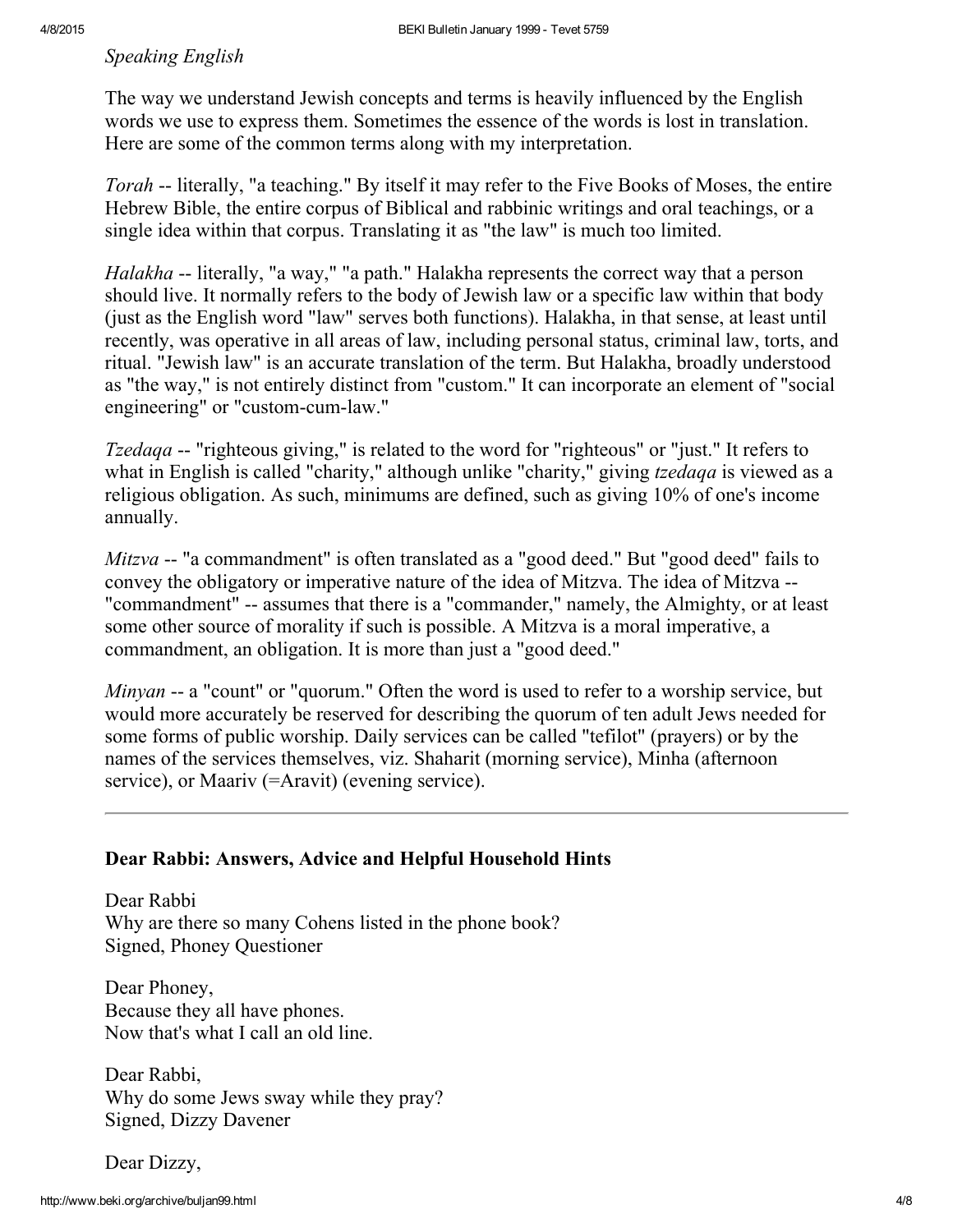#### 4/8/2015 BEKI Bulletin January 1999 Tevet 5759

The Zohar, a twelfth-century book of mysticism, suggests that the soul of a Jew is attached to Torah as a candle is attached to a flame (3:218b). When a Jew studies Torah, or prays, his or her body reflects the soul's essence. Rabbi Moshe Isserles quoted Abudraham's description of it in the sixteenth century: "Those who tried to be precise would sway when they read Torah, just as people trembled when the Torah was first given, and likewise when they pray, so that all one's body will praise God" (Magen Avot OH 48:1.) In our day, the Hafetz Hayim commented on the statement of Isserles:

There are some Posqim (legal decisors) who disagree, and say that during the Amida one should not sway; but during Pesuqei DeZimra [introductory morning Psalms], the blessings before the Shema` and during study (including Oral Law) the practice is to sway. The Magen Avraham wrote concerning this, "To each his own." It should be according to the individual. If one's kavana [concentration and sincerity] is enhanced by swaying, then one should sway; if not, one should stand upright. The point is that one should pray with kavana.

### <span id="page-4-1"></span>Rashi Study Group's Fifth Anniversary

The Rashi Study Group meets every Monday morning from 7:45a until 8:30a (except on 18 January 1999, when it will meet from 9:50a to 10:30a). The Rashi Study Group is dedicated to reading each line of the Torah with the commentary of the great sage Rashi. Give it a try. Knowledge of English, Old French and Hebrew is helpful but not required. The Group has been meeting weekly for the past five years.

### <span id="page-4-0"></span>Library Acquisitions

The following books have been purchased through the Ari Nathan Levine Children's Library fund, and are available on a non-lending basis in the Claire Goodwin Youth Room.

"A Hanukkah Treasury" edited by Eric A. Kimmel "All About Hanukkah" by Judye Groner and Madeline Wikler "Bim and Bom: A Shabbat Tale" by Daniel J. Swartz "Brainteasers From Jewish Folklore" by Rosalind Charney Kaye "Chanukah in Chelm" by David A. Adler and Kevin O'Malley "God in Between" by Sandy Eisenberg Sasso "Here Come the Purim Players" by Barbara Cohen "In Our Image: God's First Creatures" by Nancy Sohn Swartz "Maccabbee Jamboree: A Hanukkah Countdown" by Cheri Holland "Matzo Ball Moon" by Leslea Newman "Miriam's Cup: A Passover Story" by Fran Manushkin "On Hanukkah" by Cathy Goldberg Fishman "Sammy Spider's First Shabbat" by Sylvia A. Rouss"Shabbat" by Miriam Nerlove "Starlight and Candles: The Joys of the Sabbath" by Fran Manushkin "Terrible, Terrible" by Robin Bernstein "The Angel's Mistake: Stories of Chelm" by Francine Prose "The Menorah Story" by Mark Podwal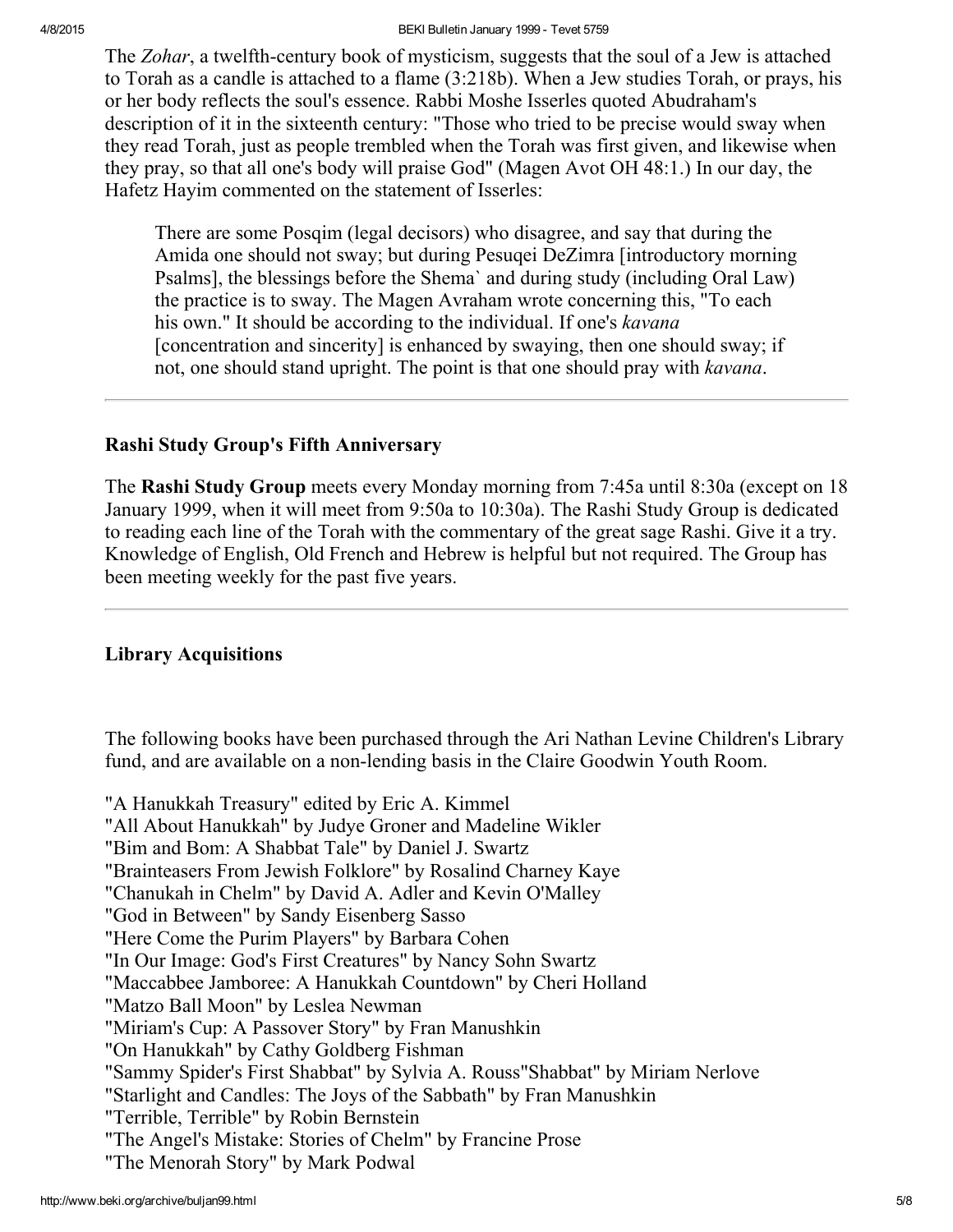"The Never-Ending Greenness" by Neil Waldman "The Very Best Book" by Dina Rosenfeld "When Zaydeh Danced on Eldridge Street" by Elsa Okon Rael

### <span id="page-5-2"></span>**Letters**

1939 New York World's Fair

My name is Eva Landau, and I am in eighth grader at West Hills Middle School. I am looking for information on the 1939 New York World's Fair for my History Day Project. If anyone was there and has time to be interviewed by me, please call me at 389-9594. Thank you very much.

Eva Landau

Dear Rabbi Tilsen,

When we left New Haven a little over a year ago, I started a small project that I am now sending to you. Whenever I bought a Jewish cookbook, I bought a second copy, which I am now donating to BEKI's Rosenkrantz Library. It was during our time at BEKI that I started my own Jewish cookbook collection which I have so enjoyed having. I hope these cookbooks will educate and inspire others as they have me. Sincerely, Tracey Thomas

### <span id="page-5-1"></span>Sisterhood News

We wish everybody a Healthy, Happy and Productive New Year!

[Sisterhood](http://www.beki.org/archive/sisterhood.html) President Adele Tyson is looking forward to a busy and active year. A date for you to make a note to save is Tuesday 8 June 1999, for the "Book of Life" luncheon.

And don't forget the Sisterhood Gift Shop when you need a gift for any occasion: Bar or Bat Mitzvah, birthday, anniversary, new baby, etc.

If you haven't yet joined Sisterhood, it's never too late! Join us! You won't be sorry!

# <span id="page-5-0"></span>LifeCycle

HaMagom Yinahem Etkhem: We Mourn the Passing of **Jack Frankel**, father of BEKI member Stewart Frankel. May God Comfort Those Who Mourn.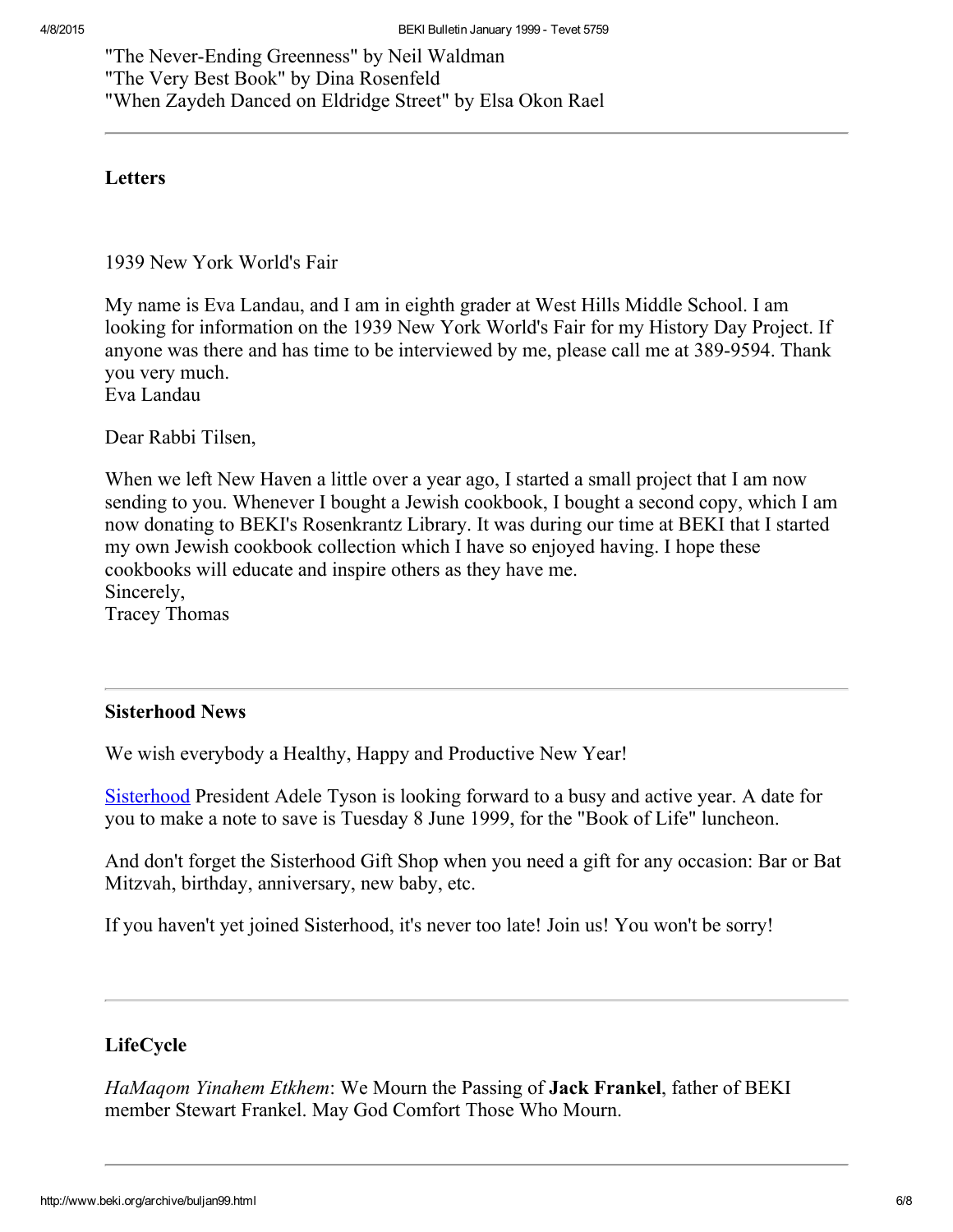D

### <span id="page-6-1"></span>Bat Mitzva in January

Rebecca Rubenstein (pictured at right), daughter of Allan Rubenstein & Carolyn Kone, will participate in and lead services as a bat mitzva on Friday 15 January during the 8:00p service and on Shabbat morning 16 January during the 9:15a service. Rebecca is a student at the United [Hebrew](http://www.beki.org/archive/youth.html#UHS) School. She is the granddaughter of Marjorie & Max Rubenstein of Bridgeport and of Estelle Kone and the late Eugene Kone of New Haven. During the morning services, the children's programs and the Shabbat Shalom Learners' Minyan will meet as usual at 10:45a.

### <span id="page-6-3"></span>Rabbi Tilsen at GLAD

Rabbi Tilsen will lead a program for participants at the Goodwin-Levine Adult Day Center operated by the Jewish Home for the Aged on Friday 22 January 1999.

### <span id="page-6-2"></span>MLK Day at BEKI

Please note that morning Rosh Hodesh services will be at 9:00a to 9:50a on Monday 18 January 1999 marking Martin Luther King, Jr., Day, and that BEKI offices will be closed to the public that day for the federal holiday. The Rashi Study [Group](http://www.beki.org/archive/adulted.html#rashi) will meet immediately after the morning service until 10:30a. Evening services will be at their usual time, 5:45p.

### <span id="page-6-0"></span>Sponsor a Qiddush or Birthday Qiddush

BEKI is now taking reservations for sponsorship of Shabbat Morning Qiddushim through December 1999. Reserve your dates now to celebrate with your friends and family or to honor the memory of a loved one. Your contribution commemorating this life event is an act of tzedaqa (charity) and is tax-deductible to the full extent permitted by law. The minimum donation to sponsor a regular qiddush is \$75.

BEKI members are also able to mark the birthdays of family members or friends at a special qiddush that will be held each month. For \$18 per honoree, members may co-sponsor the qiddush in the name of the person celebrating a birthday. For this qiddush, there will be a birthday cake in addition to the regular food items. The next birthday qiddushim are scheduled for 23 January, 20 February, 13 March, and 24 April 1999. Please contact Mary Ellen at the office (389-2108 ext. 14  $\frac{\text{beki}(\partial \text{snet.net})}{\text{best}}$  to reserve your date.